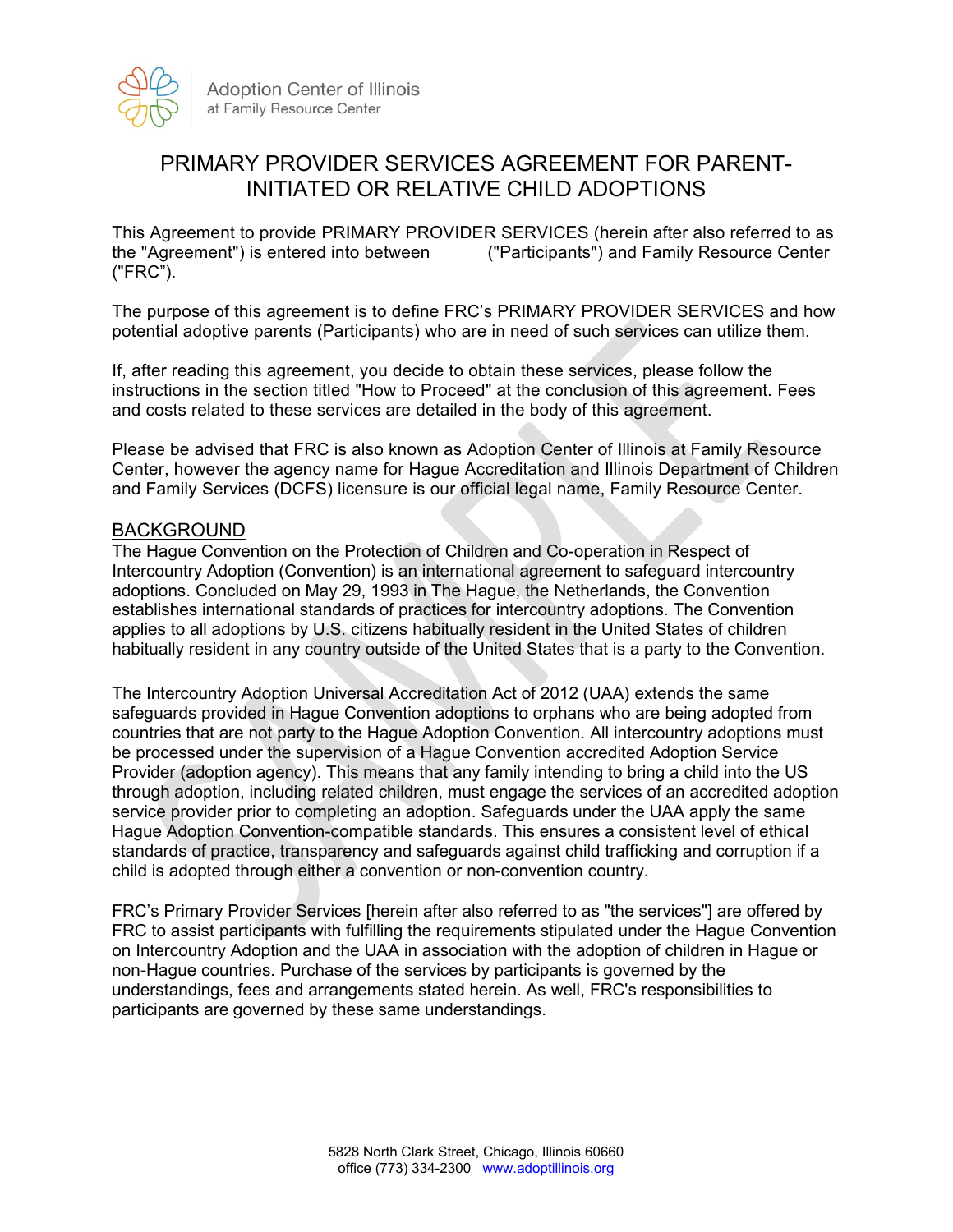# PARENT-INITIATED OR RELATIVE CHILD ADOPTION SERVICE PLAN

As the Primary Provider, FRC bears responsibility to develop and implement a plan for the provision of all six required adoption services. The services are outlined below with an indication of which accredited agency or person or governmental entity shall provide each service. As FRC is the primary provider, other agencies or individuals may act as "supervised providers" to complete each service. Note: Central Authorities and governmental agencies or authorities are not required to be supervised as foreign supervised providers.

| Identifying a child for adoption and arranging an<br>adoption                                                                                                 |                              |
|---------------------------------------------------------------------------------------------------------------------------------------------------------------|------------------------------|
| Securing the necessary consent to termination of<br>parental rights to adoption                                                                               |                              |
| Performing a home study and reporting on<br>prospective adoptive parents or a background<br>study and report on a child                                       | Home Study:<br>Child report: |
| Making a non-judicial determination of a child's<br>best interests and of the appropriateness of an<br>adoptive placement                                     |                              |
| Monitoring a case after a child has been placed with<br>prospective adoptive parents until<br>final adoption                                                  |                              |
| Assuming custody of a child and providing<br>childcare or any other social service, when<br>necessary, because of a disruption pending<br>alternate placement |                              |

# IN THE EVENT OF ADOPTION DISRUPTION

When an adoption has not yet finalized, Family Resource Center requests the potential adoptive family notify FRC as soon as practical regarding an impending disruption. This paragraph will include case specific information regarding legal and financial responsibility for transfer of custody and for the care of the child. When cases involve IR-4 visas and a disruption occur after a child has arrived in the US, this paragraph will also address elements 96.50(f) (2-4) which includes the impact of child's wishes and notification of the Central Authority.

# IN THE EVENT OF ADOPTION DISSOLUTION

Family Resource Center requests the adoptive family notify FRC as soon as practical regarding any significant concerns about an adoption or an impending dissolution of an adoption. FRC will work cooperatively with the adoptive family to locate resources for a permanent family for the child. The agency may be willing to take custody of the child on a case-by-case basis.

# UNDERSTANDING THE RISKS

Families understand that all parties are acting in good faith toward a successful adoption but that the outcome of the adoption process cannot be guaranteed. Participants should only enter this process with an understanding and willingness to assume these risks.

The Hague Adoption Process calls for participants to accept a certain degree of financial risk in that they will pay non-refundable fees for services in advance of a possible placement and a placement may or may not occur.

For a variety of reasons, not the least of which is that there is no guarantee that participants'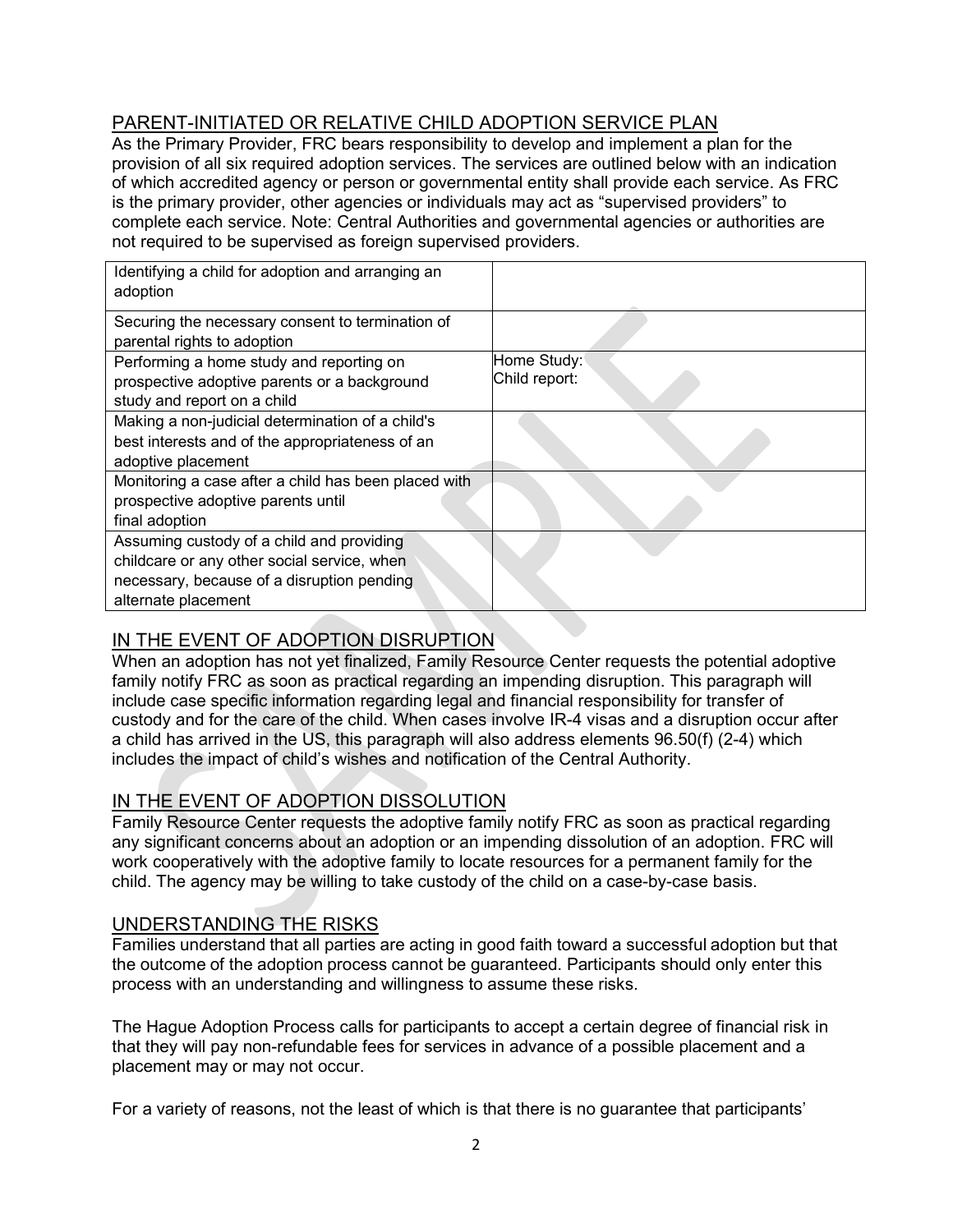efforts will be successful, this process has the potential for significant emotional disappointment on the part of participants because of placements that do not occur, or where the process to bring the child to the US does not occur. Although participants may apply to FRC and sign this agreement prior to completion of their home study, participants must understand that their home study must be approved and accepted by all parties including USCIS and the foreign country governmental authorities as applicable.

#### EXPECTATIONS OF PARTICIPANTS

It is incumbent upon the Participants to review the country specific information in its entirety on the US Department of State website. This information includes contact information for the offices that oversee adoption in every country and an overview of the country's adoption process and laws. Visit [www.adoption.state.gov](http://www.adoption.state.gov/) for country specific information. Also visit [www.uscis.gov/adoption/immigration-through-adoption/orphan-process](http://www.uscis.gov/adoption/immigration-through-adoption/orphan-process) (non-Hague) or [www.uscis.gov/adoption/immigration-through-adoption/hague-process](http://www.uscis.gov/adoption/immigration-through-adoption/hague-process) (Hague) to confirm if the child will qualify for international adoption.

Participants are aware that FRC cannot and will not provide legal advice or opinions. Further, it is the responsibility of participants to ensure that all documentation, legal and otherwise, pertaining to the proposed adoption meet the statutory and legal requirements of the country of origin, the Hague Convention and USCIS. FRC strongly encourages you to obtain competent legal counsel in the country of origin and the US state where they reside as applicable.

Participants understand that FRC has, and all Supervised Providers must have, a strict policy prohibiting employees and agents from giving money or other considerations, directly or indirectly, to a child's parent(s), other individual(s), or any entity as payment for the child or as an inducement to release the child. If permitted or required by the foreign country and US state, an agency or person may remit reasonable payments for activities related to the adoption proceedings, pre-birth and birth medical costs, the care of the child, the care of the birth mother while pregnant and immediately following birth of the child, or the provisions of child welfare and child protection services generally. Permitted or required contributions shall not be remitted as payment for the child or as an inducement to release a child for adoption.

All documents relating to the adoption of the child must be shared with FRC. These include, but are not limited to documents that declare the child to be free for adoption, a child's background study (including all medical/social/educational history about the child), all court documents, documents prepared by an in-country attorney, birth certificates, passport, etc.

Adoptive families often have contacts in foreign countries, either government officials or attorneys or others who are familiar with adoption regulations. It is essential that contact information be shared with FRC. It is incumbent upon FRC, as the Primary Provider, to make a reasonable effort to ensure that the contacts a family has made are the correct venue for proper adoption processing. Intercountry adoption is a complicated process. Some countries have separate types of adoption; one for domestic in-country adoptions and one for children who will be adopted by foreigners or by persons holding citizenship in that country but intending to bring the child into the US. It is essential that the appropriate steps be taken, in the proper sequence, to avoid steps that may run contrary to the intercountry adoption regulations and thus prevent a family from gaining a visa to bring the child into the US.

Participants must keep detailed information regarding any adoption-related fees previously paid prior to FRC's involvement in the process and all fees paid as the adoption process continues.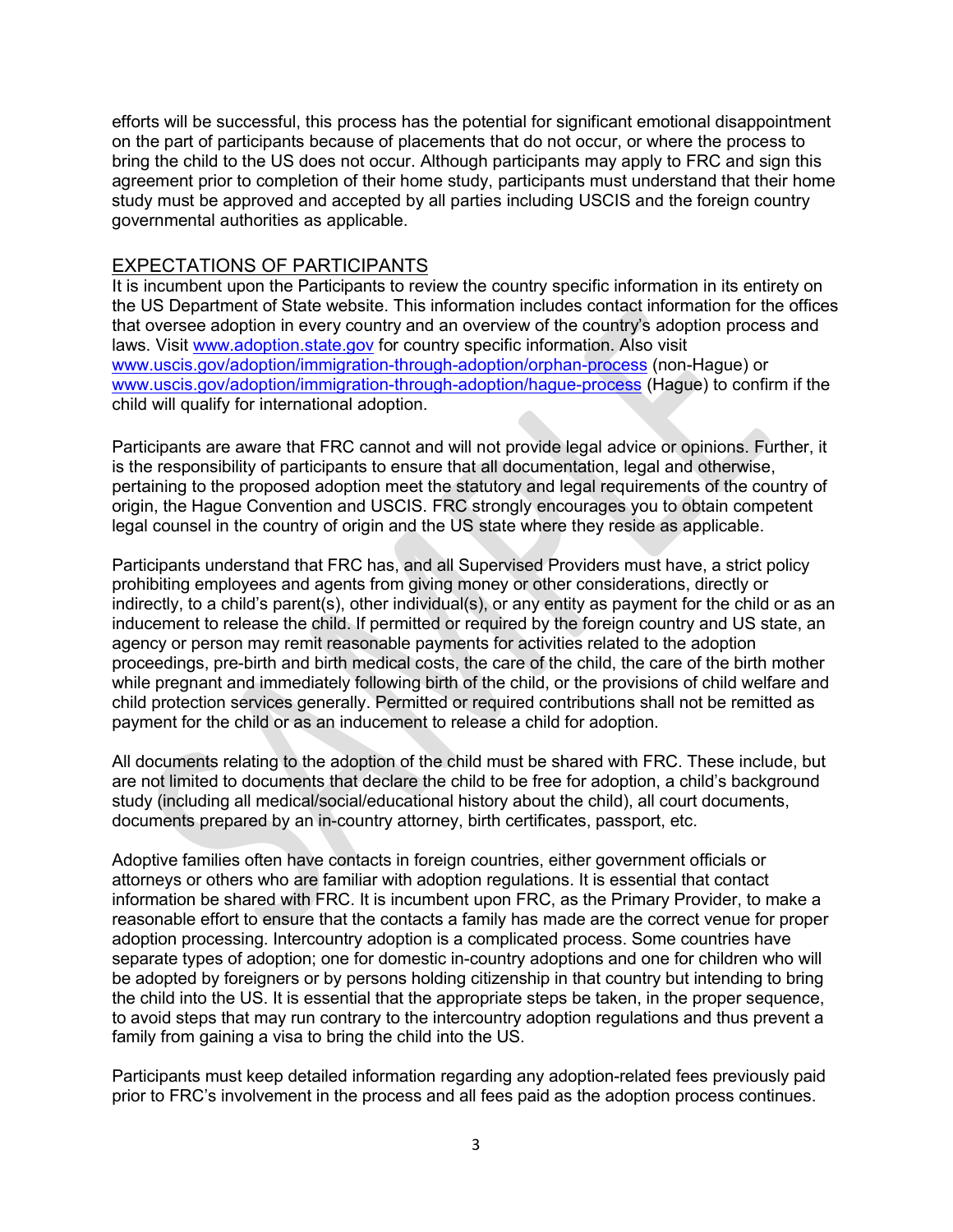Receipts should be kept, and a copy of all receipts should be shared with FRC. Participants are directed to the State Department website (adoption.state.gov) with information on adoption fees for each country adoption program. This fee information offers a reliable source of information and a benchmark to ensure that fees paid in-country are not unreasonably high and not intended to influence an adoption.

Participants agree to hold and save harmless Family Resource Center and its representatives of any and all reasonable expenses and fees for such attorneys and its costs, in the event it should become necessary or advisable, in the reasonable opinion of Family Resource Center or its representatives to be represented by attorneys in any judicial proceedings related to the process of adopting this child, or any judicial proceedings ancillary thereto, provided however, this indemnification is not intended to apply should Family Resource Center be adjudicated to be negligent in discharging its responsibilities in said adoption process.

### COMMUNICATION EXPECTATIONS

Participants requesting Primary Provider Services will be assigned an FRC Case Coordinator. The Case Coordinator can be expected to communicate directly with participants on an ongoing basis. Phone call and emails will be responded to within 24 to 48 hours. A cell phone number will be provided, and 24-hour availability is available for unusual or emergency circumstances.

In addition to the contacts referred to above, FRC's Executive Director is available to speak with participants during regular working hours, and, in an emergency. The Executive Director can be contacted 24 hours a day through FRC's main line. Participants are encouraged to send to FRC's Executive Director via email, any concerns, or questions so that their thoughts are addressed on an ongoing basis.

FRC requests that participants keep in mind the potential for difficulty with this process. Often, in matters pertaining to adoption, emotions run high. The best that all parties can do is to stay in communication with one another, even when this is the case. It is also important to remember that in adoption situations communication can become confused and therefore participants and FRC shall strive to and are responsible for keeping lines of communication open.

It is FRC's expectation that participants will, even in the face of emotional intensity and raised anxiety, be patient and civil in their communication with FRC. FRC reserves the right to withdraw from this agreement at any time if, at their sole discretion, FRC believes that the participants have become adversarial in their relationship with FRC.

### PARTICIPANTS DECIDING TO DISCONTINUE SERVICES & PROPER NOTICE

A decision to discontinue service on the part of participants, must be put in writing and sent to FRC by fax or email communication, followed by a telephone call and confirmation with the Executive Director that the fax or email was received. Taking the action described above constitutes "proper notice" to the agency by participants of a decision to discontinue providing services. When participants choose not to continue working with FRC they are aware that all funds previously paid in association with these services are *non-refundable.*

### FEES FOR SERVICES

There are two phases of payment associated with the provision of Primary Provider Services. In Phase I, FRC will conduct an initial assessment of the potential adoptive placement and determine whether FRC can assist with a possible adoption. Only if a valid home study has been completed and FRC and the participants are able to identify a cooperative in-country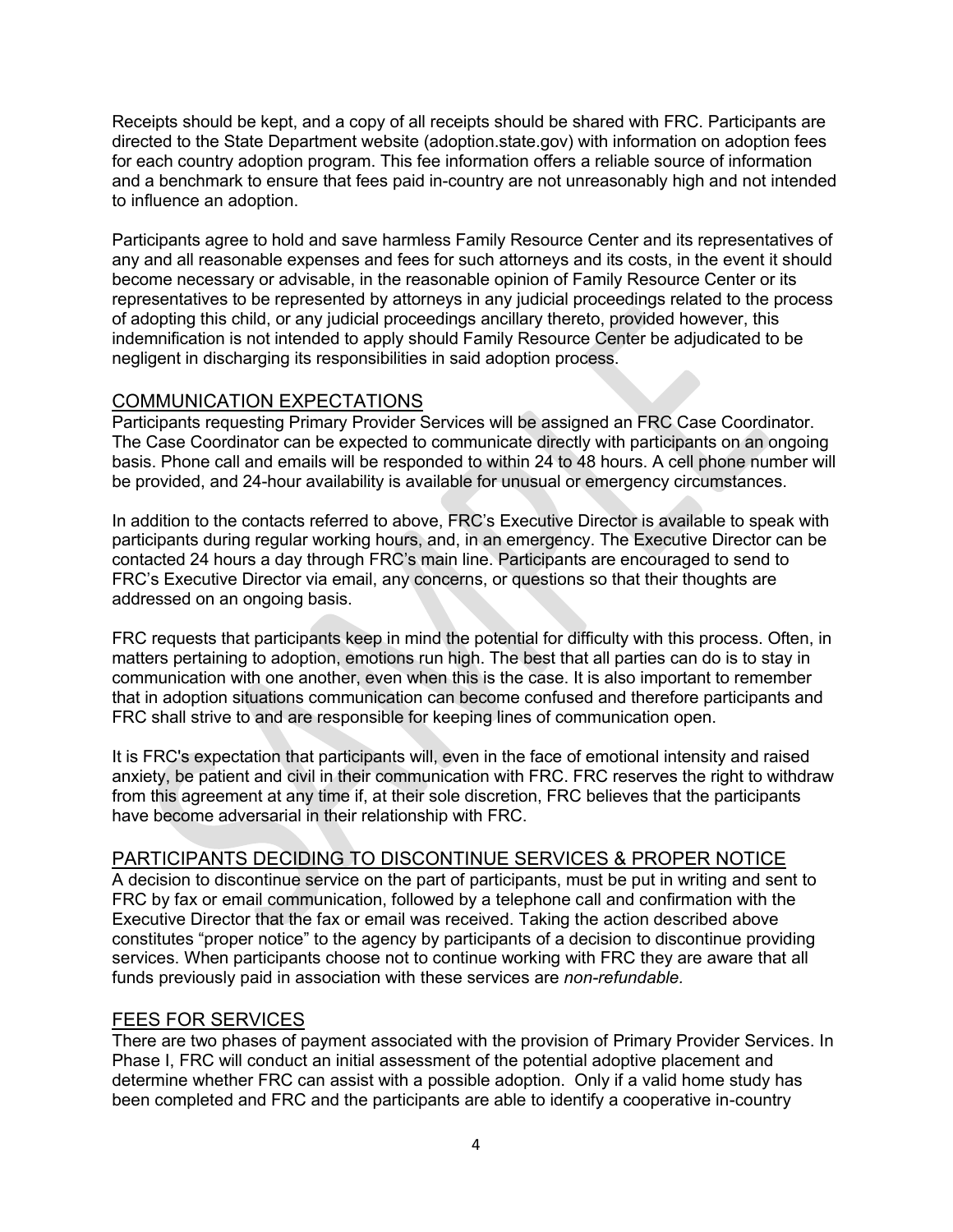governmental entity or attorney will FRC agree to provide Primary Provider Services and participants will be asked to submit Phase II fees.

### 1] Phase I \$2,750

This non-refundable fee is due on submission of FRC application and covers:

- a) services associated with FRC processing the participants' application
- b) FRC's preliminary review of all documents related to a potential adoption or finalized adoption
- c) initial communication with other adoption service providers, in-country attorneys, and governmental authorities
- d) review of an initial draft of the international home study
- e) FRC determination of the viability of a possible adoptive placement

Note: Phase I includes a \$500 Monitoring and Oversight fee. FRC pays this non-refundable fee to IAAME, the accrediting entity, for the adoption of one child. If more than one child is being adopted, Phase I will include an additional \$750 per child (\$500 for each child will be sent directly to IAAME for Monitoring and Oversight).

2] Phase II – Primary Provider Services Fee \$3,000

This non-refundable fee is due upon FRC's review of a determination of the viability of the potential US recognized adoption and covers FRC's Primary Provider Services, which includes and is not limited to:

- a) ongoing communication and supervision of the approved home study service provider
- b) ongoing communication with and supervision of the foreign supervised providers, foreign attorneys, governmental agencies, and Central Authorities as applicable
- c) submission of home study to Central Authority or alternative designated authority
- d) review and or preparation of all documentation to ensure compliance with Hague Convention rules
- e) review of prospective adoptive parent USCIS approval
- f) review of documentation required with termination of parental rights.
- g) review of documentation required in the Child Background Study
- h) review of documentation regarding non-judicial determination of a child's best interest and the appropriateness of an adoptive placement
- i) Monitoring a case after a child has been placed with prospective adoptive parents until final adoption, if applicable
- j) Assuming custody of a child and providing childcare or any other social service, when necessary, because of a disruption pending alternate placement if applicable
- k) Support to complete USCIS and visa application documents and forms,
- l) review of all other documentation that may be required for the participants to return to the United States
- m) review of post-placement reports until finalization (IR-4) or post-adoption reports. Report fees included when FRC conducts home study or paid to home study provider
- n) after adoption is finalized, ensure submission of application and documentation for Hague Adoption Certification if applicable

The following include but are not to be considered a comprehensive list of additional fees that may be required as part of the adoption process. These fees are not paid to FRC as part of the Primary Provider Services and are the sole responsibility of the participants.